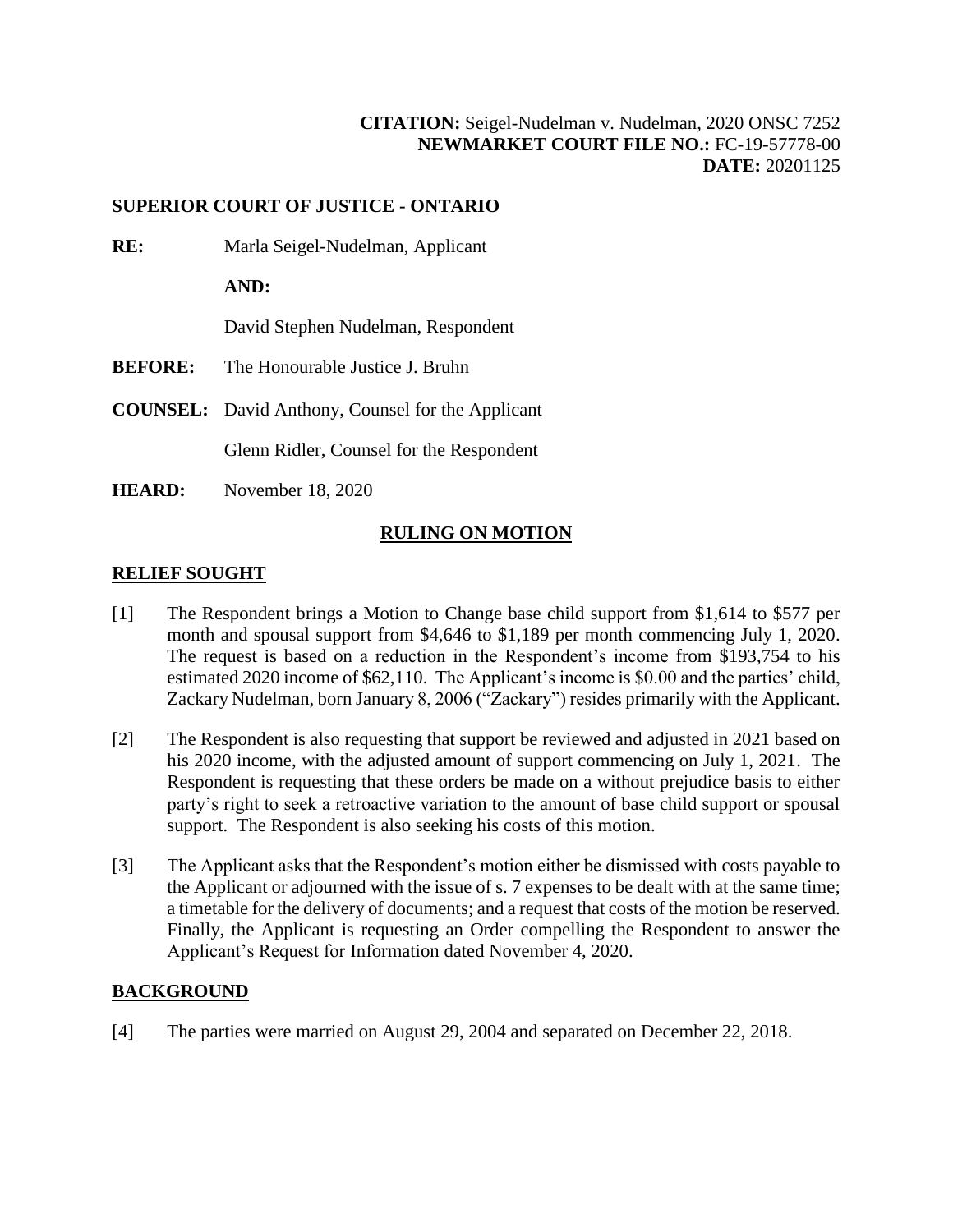- [5] There is one child of the relationship, namely Zackary Nudelman, born January 8, 2006 ("Zackary"). Zackary is autistic. There is a dispute between the parties as to the nature and extent of Zackary's challenges; however they agree that he is a very intelligent young man. Zackary attends Everest Academy, a private school for student-athletes, where he is enrolled in sports such as hockey, lacrosse and rugby. He also participates in therapy which is paid for privately.
- [6] A temporary Order for support was made on July 16, 2019 ("the July 16, 2019 Order"). The Order was on consent, without prejudice to either party. The July 16, 2019 Order provides that the Respondent shall pay the Applicant base child support in the amount of \$1,614 per month and spousal support in the amount of \$4,646 per month based on the Respondent's 2018 income of \$193,754, the Applicant's income of \$0.00, and Zackary residing primarily with the Applicant. It is this Order that the Respondent seeks to vary.
- [7] There was also a Consent dated January 10, 2020 (which Consent has not been incorporated into an Order) providing, among other things, that on a temporary basis the parties shall share Zackary's s. 7 expenses on a 60/40 basis, with the Respondent paying 60% and the Applicant paying 40%. The agreed upon s. 7 expenses include Zackary's tuition, uniform and mandatory books at Everest Academy as well as a Developmental Autism Program, counselling, reintegration therapy and extracurricular sports and other reasonable and necessary expenses agreed to by the parties in advance. The issue of a possible variation of the s. 7 expenses is not before the Court today.
- [8] The Respondent is an employee of Harkel Office Furniture Limited ("Harkel"), where he sells office furniture. The Respondent has been employed by Harkel since August 2005 and has been a fully commissioned employee since July 2006. The Respondent states that he receives two incentives/bonuses per year, of \$5,000 each, if he reaches certain sales targets.
- [9] The Respondent's income, as set out in his Notices of Assessment, has been as follows:

2017 - \$200,144 2018 - \$193,754 2019 - \$178,603

- [10] The Respondent states that there has been a significant reduction in his income in 2020 and that this change is not voluntary but rather is due to the Covid-19 pandemic; currently companies are not buying new office furniture as they had in the past.
- [11] The accounting manager at Harkel, Sujatha Ratneswaran, states that the Covid-19 pandemic has had a tremendous impact on the office world which has caused a significant decrease in the Respondent's income as well as other sales representatives at Harkel.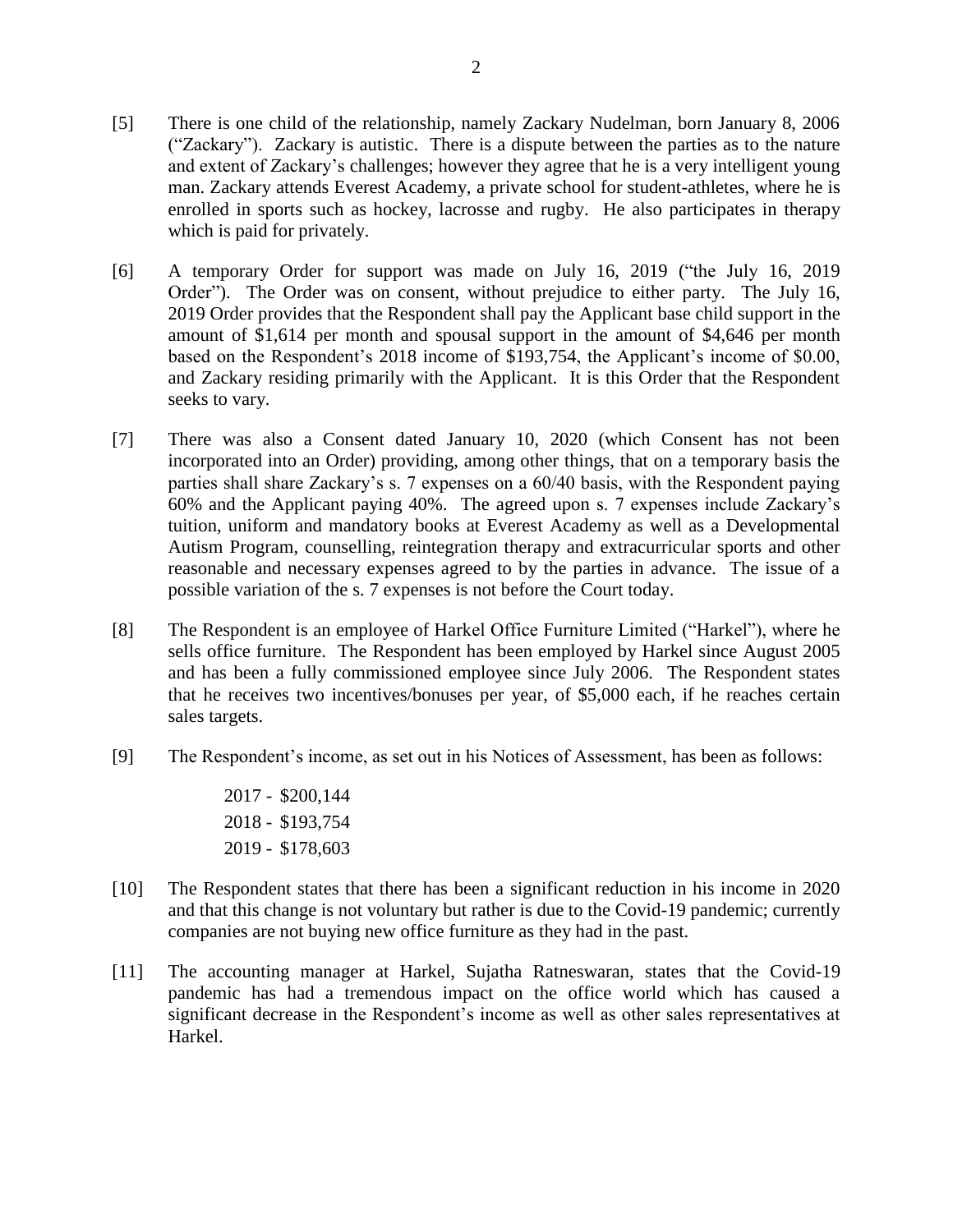- [12] The Respondent advises that due to the reduction in his income, he is unable to pay support as provided in the July 16, 2019 Order and he has been unable to contribute to Zackary's s. 7 expenses as agreed in January 2020. Significant arrears have arisen. The Applicant received \$29,666.05 in June 2020 by way of a diversion of the Respondent's 2019 income tax refund towards the arrears of base child support and spousal support. There have been no payments to the arrears of s. 7 expenses, as further provided below. The arrears of base child support and spousal support currently stand at \$21,421.92.
- [13] The Respondent estimates his 2020 income at \$62,110, based on his paystub for the period ending November 6, 2020. It is this income on which the Respondent seeks to base his current base child support and spousal support obligations.
- [14] The Respondent states that he is hopeful that his income will get back to past levels, however he has no idea when or if that will happen, but he will continue to do his best in the meantime.
- [15] The Respondent states that he has not addressed the s. 7 issue in this motion as he believes it will require a one hour motion of its own, particularly with respect to Zackary's private school costs for Everest Academy.
- [16] The Respondent argues that his recent paystub is the most up-to-date and reliable income information available for him and that it would be unjust not to vary the support in accordance with that income and, further, it would be unjust to vary the support using his 2019 income.
- [17] The Respondent points out that a trial of this matter in not imminent. The parties have not yet attended a Settlement Conference and there are significant parenting issues to be resolved in addition to the support issues.
- [18] The Applicant acknowledges that there may have been a reduction in the Respondent's employment income, however, she takes the position that the disclosure provided by the Respondent to date is insufficient to determine his financial means and his ability to pay support.
- [19] The Applicant points out that there is no evidence from Mr. Ratneswaran or Harkel as to how many of Harkel's other sales employees have suffered similar decreases in income to that claimed by the Respondent. There is also no evidence as to whether the reduction in the Respondent's employment income is voluntary (i.e. due to a reduction in the Respondent's work hours). The Applicant believes that the Respondent is intentionally underemployed and points out that he has provided no evidence of his efforts to increase his income.
- [20] The Applicant also states that the Respondent's employment income does not accurately reflect his current financial means or ability to pay support. The Applicant advises that the Respondent has historically earned cash income. In addition the Respondent's parents are financing his lifestyle (for example by paying for his housing and his vehicle) thereby enabling him to reduce his employment income while still continuing to live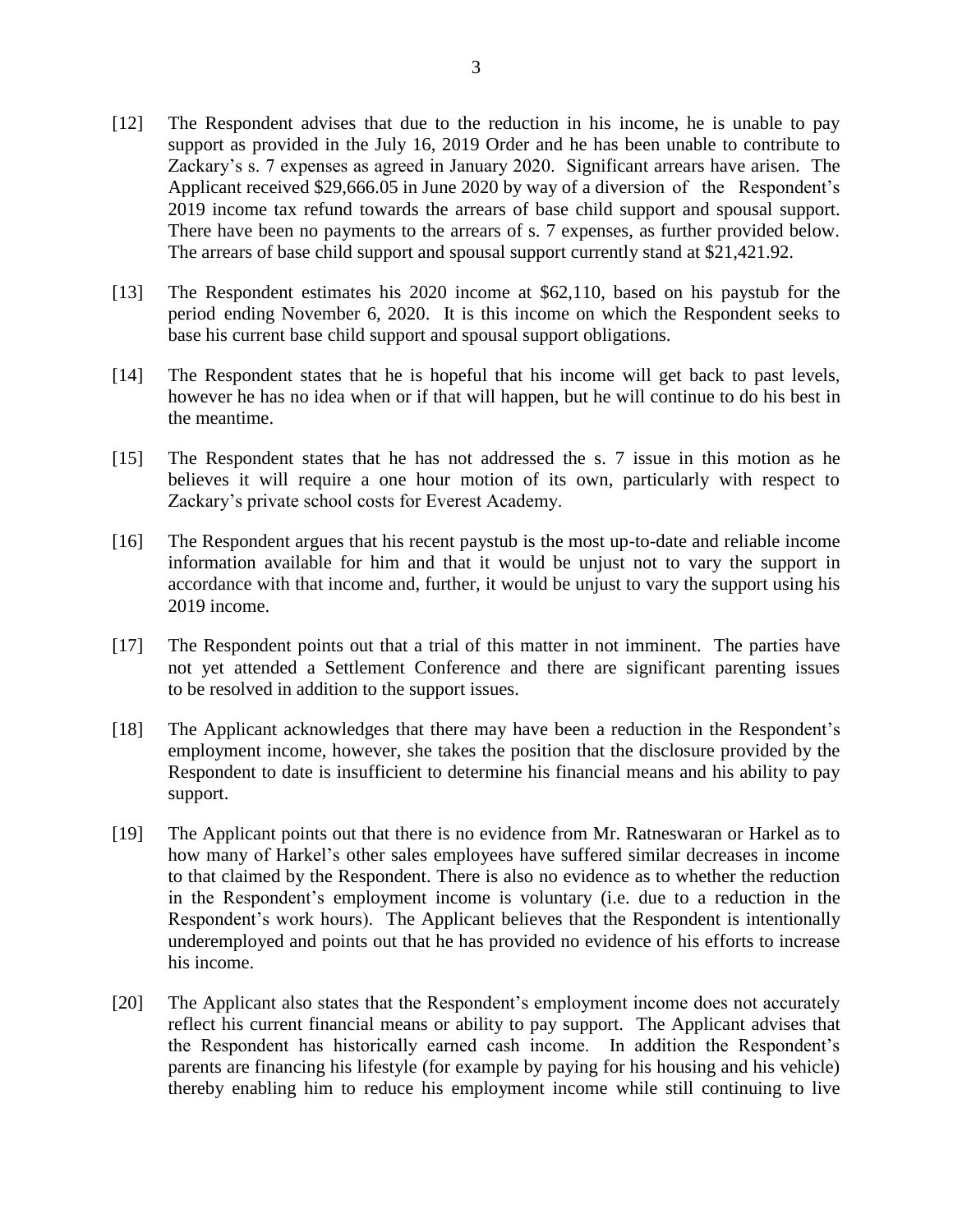comfortably. Finally, the Applicant states that the Respondent appears to be making withdrawals from an RRSP that is not reflected on his Financial Statement.

- [21] The Applicant made requests for further disclosure from the Respondent on July 29, 2020 and October 7, 2020, most of which was not provided. What was provided came in the context of the Respondent's motion materials. The Applicant served a Request for Information on the Respondent on November 4, 2020. This Request has not been responded to, except to the extent that an updated sworn Financial Statement has been provided. The Respondent states that the requests for disclosure made by the Applicant are either irrelevant or disproportionate to the issue of an adjustment to ongoing support. The Applicant states that this information and documentation is necessary to assess the Respondent's true financial means and that proceeding with this motion without it would be unfair to the Applicant.
- [22] The Applicant states that if the Court reduces the Respondent's support payments as requested, she will not be able to meet Zackary's basic needs or her own, and she certainly will not be able to pay for Zackary's s. 7 expenses, including his private school and his therapy, which are critical to his development and safety.
- [23] The Applicant also states that the Respondent has a poor payment history for base child support and spousal support and, as noted above, has not made any payments to Zackary's s. 7 expenses since the January 2020 Consent.
- [24] The Applicant takes the position that the Court should not proceed on a piecemeal basis but rather should resolve all issues (base child support, add-ons, and spousal support) together because they impact one another.

# **ANALYSIS**

- [25] The Respondent is seeking to vary a temporary Order. As Justice Gauthier stated in *Innocente* v. *Innocente*, 2014 ONSC 7082 (CanLII) "Although the variation of interim orders should be an infrequent event, it is not beyond the jurisdiction of a superior court, where the circumstances justify it". Justice Gauthier noted that those circumstances would need to be exceptional:
	- (a) to prevent undue hardship;
	- (b) where the failure to make the interim order would be incongruous or absurd; or
	- (c) where there is a pressing and immediate urgency.
- [26] The jurisdiction to vary the support Order in this case is found at s. 17 of the *Divorce Act* which states as follows:

(1) A court of competent jurisdiction may make an order varying, rescinding or suspending, prospectively or retroactively,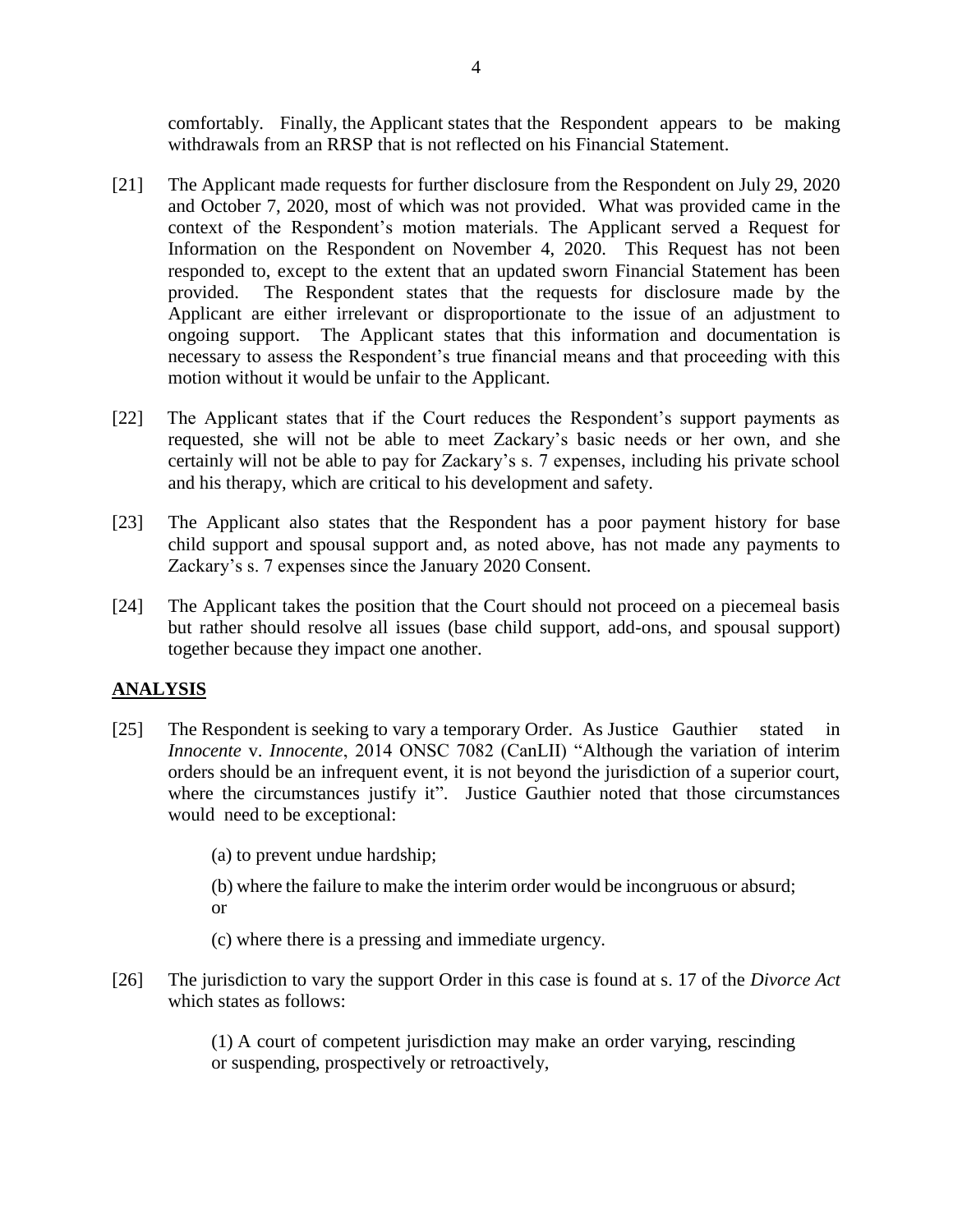(*a*) a support order or any provision thereof on application by either or both former spouses; …

…

(4) Before the court makes a variation order in respect of a child support order, the courtshall satisfy itself that a change of circumstances as provided for in the applicable guidelines has occurred since the making of the child support order or the last variation order made in respect of that order.

(4.1) Before the court makes a variation order in respect of a spousal support order, the court shall satisfy itself that a change of conditions, means, needs or other circumstances of either former spouse has occurred since the making of the spousal support order or the last variation order made in respect of that order, and in making the variation order, the court shall take that change into consideration.

…

(6.1) A court making a variation order in respect of a child support order shall do so in accordance with the applicable guidelines.

- [27] I am therefore satisfied that I have the jurisdiction to vary the July 16, 2019 Order if I find that there has been a material change in the Respondent's ability to pay support and that not varying the support would create undue hardship, would be incongruous or absurd, or where there is pressing and immediate urgency to do so.
- [28] The onus is on the Respondent to establish a material change in circumstances since the last support Order was made.
- [29] The Respondent relies on his recent pay statement as well as an Affidavit from the accounting manager at his place of employment. Although it would certainly appear that there has been a significant reduction in the Respondent's income, it is not clear that this reduction is involuntary, or entirely involuntary. Even if the reduction in employment income is completely involuntary, that does not fully answer the question of the Respondent's financial means or his ability to pay support. Although the interim support Order is based on the Respondent's Line 150 income and not on an imputed income, that does not foreclose the argument of imputation at this point, as the July 16, 2019 Order was made on a temporary, without prejudice basis on the consent of the parties. There was no finding by the Court as to whether an imputation of income would have been appropriate.
- [30] More evidence is required to determine the Respondent's income for support purposes. For example, are the other salespeople at his place of employment experiencing similar reductions in their income? What were his hours of work, both in 2019 and in 2020? How is he supporting himself with the apparent reduction in his employment income? What cut-backs has he made in his own spending as a result of the apparent reduction in his income? What efforts has he been making to increase his income in the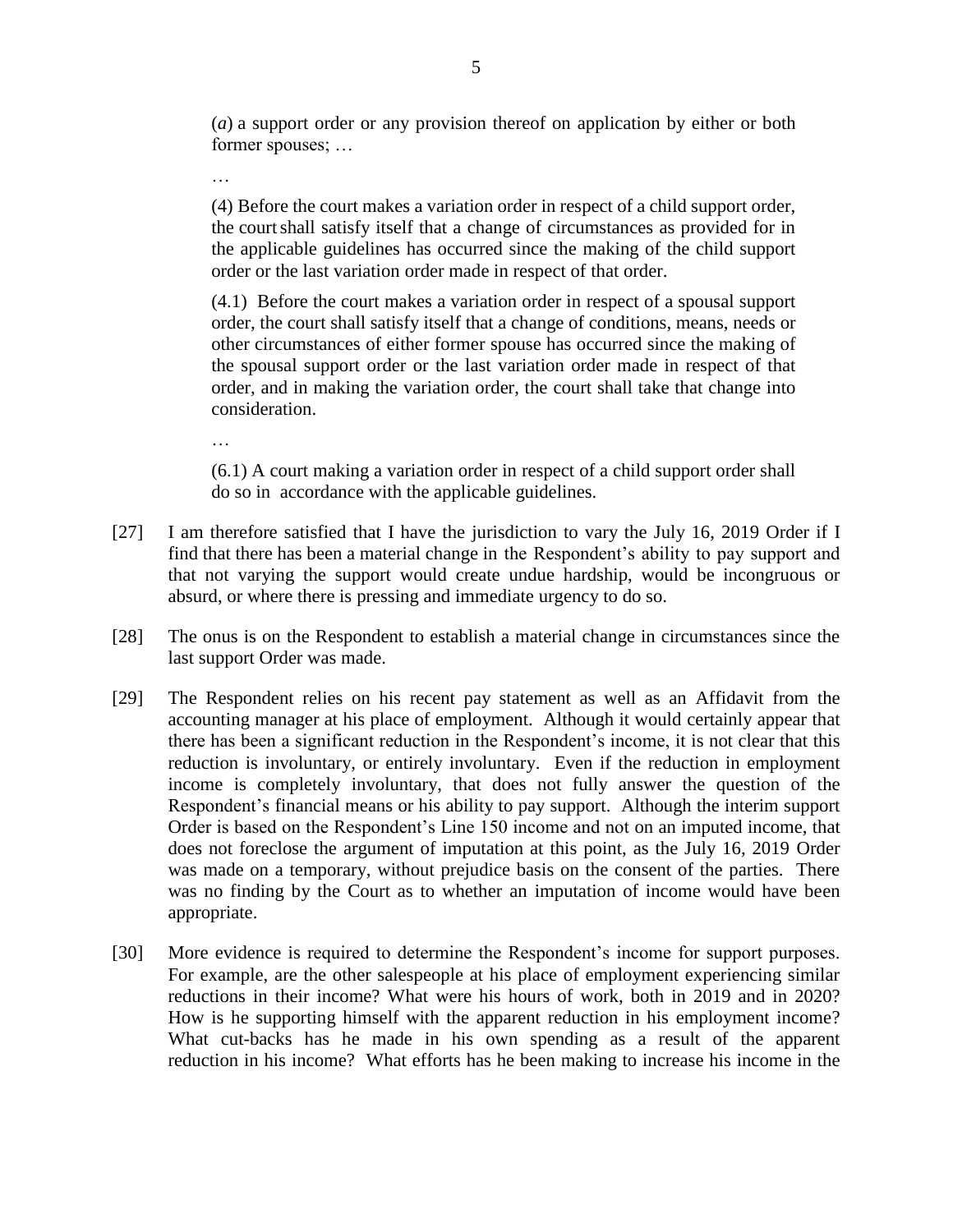meantime? The Respondent's bank account, investment account, credit card account and line of credit statements may be instructive in this regard.

- [31] The Applicant seeks an Order compelling the Respondent to comply with her Request for Information. Although the Applicant did not file a motion for this relief she did put the Respondent on notice that was seeking this relief in her Affidavit. Further, the Applicant requested part of this disclosure from the Respondent back in July 2020 and followed up in October 2020, however it was not provided. The Court is not in a position to fairly and justly adjudicate the support issues without a number of the items of disclosure requested by the Applicant. Pursuant to the primary objective of the *Family Law Rules* to deal with cases justly, including saving expense and time, I find that I have the authority to make an Order for the Respondent to comply with the Applicant's Request for Information and I will do so, as provided below.
- [32] The lack of more complete disclosure on the part of the Respondent is particularly troubling given his poor payment history. Even when the payor was earning \$178,603 in 2019, he was regularly in arrears of at least a few thousand and often in arrears of over \$10,000.
- [33] The very significant impacts that such a change in support would have on Zackary, in particular with respect to his schooling and therapy, also cause the Court to proceed with caution in the absence of full and complete disclosure.
- [34] For the reasons noted above, I am not satisfied on the evidence before me that the Respondent has met the onus of proving a material change in circumstances justifying a change to the July 16, 2019 support Order.
- [35] The Applicant also asked that the Respondent's motion be adjourned or dismissed because he was not dealing with s. 7 expenses at the same time as he was dealing with base child support and spousal support. While I do not agree that the issue of s. 7 expenses has to be dealt with at the same time as base child support and spousal support, I agree that it would be more efficient to do so, if possible within the time limits and page limits allowed.

#### **ORDER**

- [36] The Respondent's motion is dismissed, without prejudice to his right to file another motion after he has provided the disclosure requested in the Applicant's Request for Information dated November 4, 2020 at paragraphs 5 to 13, 15, 18 and 19.
- [37] The parties are encouraged to try to settle the issue of costs between themselves; however, if they are unable to do so, the parties may make submissions on costs in writing to me. The submissions are not to exceed two pages in length, excluding their Bill of Costs and any Offers to Settle. The Respondent shall serve and file his submissions within 21 days of today's date and the Applicant shall serve and file her submissions within 14 days thereafter. If no submissions are received within the time period set out herein, there shall be no award of costs for the motion.